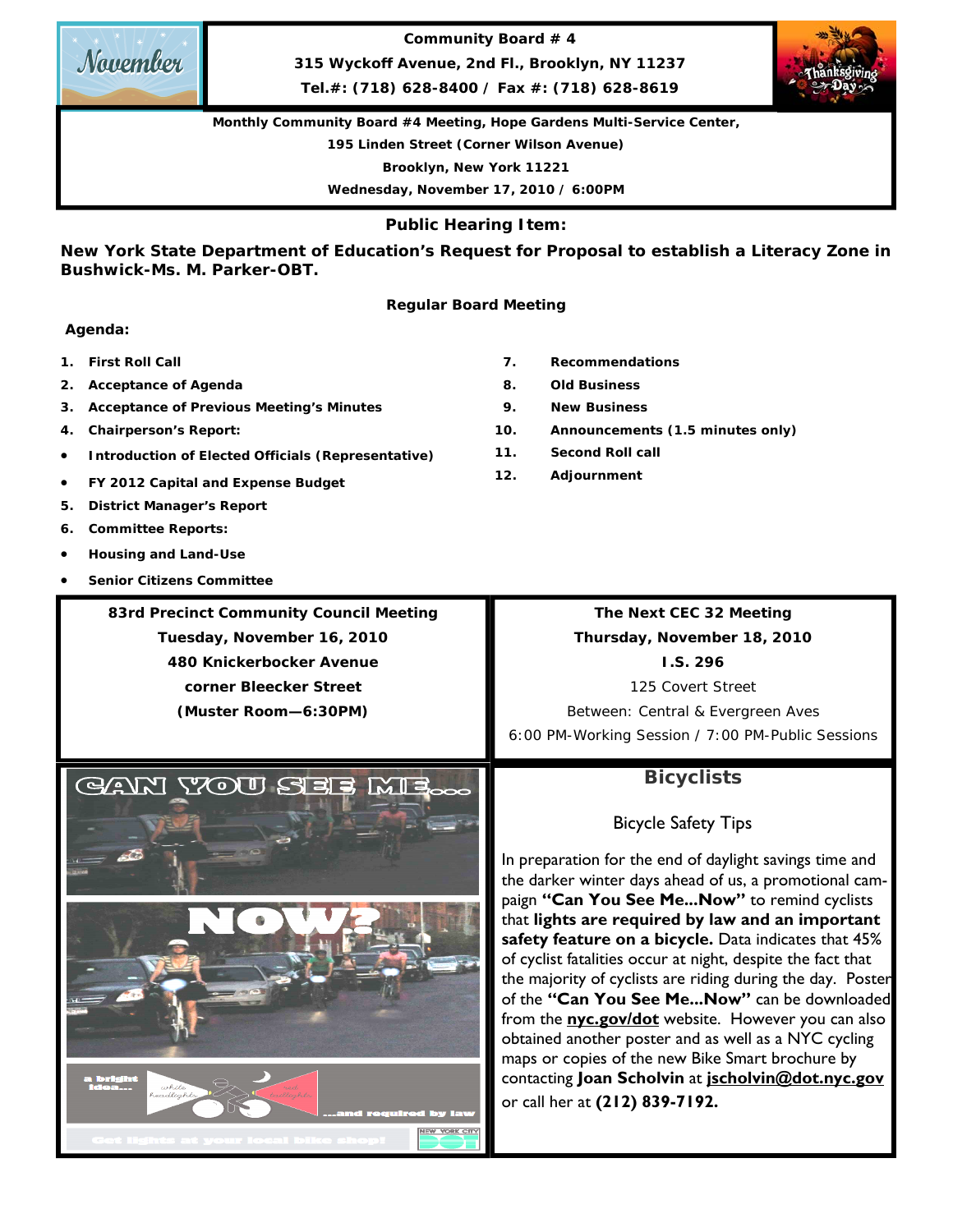|                                                                                                                                                                                                                                                                                           | Community Board # 4                                                                                                                       | Page 2                                                                                                     |                                                                                                                     |  |  |
|-------------------------------------------------------------------------------------------------------------------------------------------------------------------------------------------------------------------------------------------------------------------------------------------|-------------------------------------------------------------------------------------------------------------------------------------------|------------------------------------------------------------------------------------------------------------|---------------------------------------------------------------------------------------------------------------------|--|--|
|                                                                                                                                                                                                                                                                                           | <b>83rd Precinct</b>                                                                                                                      |                                                                                                            | <b>Academy of Urban Planning</b>                                                                                    |  |  |
|                                                                                                                                                                                                                                                                                           | Formal Trespass Affidavit Program "F-TAP"                                                                                                 |                                                                                                            | <b>Saturday Arts Institute</b>                                                                                      |  |  |
| This program was designed to help landlords keep their build-<br>ing(s) free of TRESPASSERS and the problems associated with<br>them. The F-Tap program allows the police to patrol inside your<br>building(s) and arrest any violator with very little inconvenience<br>to the landlord. |                                                                                                                                           | At<br><b>Bushwick Campus</b><br>Workshops in:<br>Drama                                                     |                                                                                                                     |  |  |
|                                                                                                                                                                                                                                                                                           | To register your building(s) you will need to:                                                                                            |                                                                                                            | Dance                                                                                                               |  |  |
|                                                                                                                                                                                                                                                                                           | A) Form an up to date listing of tenants who reside in the build-<br>ing(s)                                                               |                                                                                                            | <b>Visual Arts</b>                                                                                                  |  |  |
|                                                                                                                                                                                                                                                                                           | B) Provide three (3) sets of keys for the front entrance and pub-<br>lic areas.                                                           |                                                                                                            | Voice<br>African Drumming                                                                                           |  |  |
|                                                                                                                                                                                                                                                                                           | C) Post signs stating "NO TRESPASSING, TENANTS AND THEIR<br><b>GUESTS ONLY"</b>                                                           |                                                                                                            |                                                                                                                     |  |  |
|                                                                                                                                                                                                                                                                                           | D) Take a photograph of each sign, and one of the front of the<br>building.                                                               | Saturdays 9:00a.m.-12:00p.m.<br>November 6, 13, 20                                                         | FREE PROGRAM                                                                                                        |  |  |
| E)                                                                                                                                                                                                                                                                                        | Complete the information sheet.                                                                                                           |                                                                                                            |                                                                                                                     |  |  |
| F)                                                                                                                                                                                                                                                                                        | Sign and notarize the attached affidavit.                                                                                                 |                                                                                                            |                                                                                                                     |  |  |
| G)                                                                                                                                                                                                                                                                                        | Bring all information and keys to the 83rd Precinct.                                                                                      |                                                                                                            |                                                                                                                     |  |  |
|                                                                                                                                                                                                                                                                                           | NOTE!!!: This program is valid for only 120 days. It can then be<br>renewed if needed.                                                    | Open to 7th and 8th grade students only.                                                                   |                                                                                                                     |  |  |
|                                                                                                                                                                                                                                                                                           | For more information contact:<br>83rd Precinct Community Affairs @ (718) 574-1697<br>480 Knickerbocker Avenue<br>Brooklyn, New York 11237 | For more information or additional applications call<br>attend all sessions.<br>M train to Myrtle-Wyckoff) | Mr. Dale Donaldson at (646) 753-0177. Must be able to<br>We are conveniently located by public transportation (L or |  |  |
|                                                                                                                                                                                                                                                                                           | <b>FREE COLLEGE CLASSES &amp; SERVICES FOR VETERANS</b>                                                                                   |                                                                                                            | Housing Court Answers annual con-                                                                                   |  |  |
|                                                                                                                                                                                                                                                                                           | <b>LaGuardia Community College</b>                                                                                                        | ference                                                                                                    |                                                                                                                     |  |  |
|                                                                                                                                                                                                                                                                                           | Interested In Earning A College Degree?                                                                                                   | Tuesday, December 7, 2010                                                                                  |                                                                                                                     |  |  |
|                                                                                                                                                                                                                                                                                           | Looking To Advance In A Career?                                                                                                           |                                                                                                            | 9:30am-4:30pm                                                                                                       |  |  |
|                                                                                                                                                                                                                                                                                           | Need To Increase Your Income?                                                                                                             |                                                                                                            | At Cardozo School of Law                                                                                            |  |  |
| $\bullet$                                                                                                                                                                                                                                                                                 | Apply for GI benefits                                                                                                                     |                                                                                                            | 55 Fifth Avenue in Manhattan                                                                                        |  |  |
| $\bullet$                                                                                                                                                                                                                                                                                 | College enrollment & other financial aid                                                                                                  |                                                                                                            | Question? Call: 212-962-4795                                                                                        |  |  |
| $\bullet$                                                                                                                                                                                                                                                                                 | Prepare for college placement tests in reading, writing and<br>math.                                                                      |                                                                                                            | Register at the following website:<br>www.HousingCourtAnswers.org                                                   |  |  |
| $\bullet$                                                                                                                                                                                                                                                                                 | Develop an electronic portfolio                                                                                                           |                                                                                                            |                                                                                                                     |  |  |
|                                                                                                                                                                                                                                                                                           | Use your military experience to select a career or col-<br>lege major.                                                                    |                                                                                                            |                                                                                                                     |  |  |
|                                                                                                                                                                                                                                                                                           | Fall Cycle II: November 8-December 15, 2010                                                                                               |                                                                                                            |                                                                                                                     |  |  |
|                                                                                                                                                                                                                                                                                           | Winter 2011 Cycle: January 10-February 15, 2011                                                                                           |                                                                                                            |                                                                                                                     |  |  |
|                                                                                                                                                                                                                                                                                           | Class Schedule: 6:00 pm-9:30 pm / Monday-Thursday                                                                                         |                                                                                                            |                                                                                                                     |  |  |
|                                                                                                                                                                                                                                                                                           | Call: (718) 482-5386 or (718) 482-5231                                                                                                    |                                                                                                            |                                                                                                                     |  |  |
|                                                                                                                                                                                                                                                                                           | Facebook: LaGuardia Veterans                                                                                                              |                                                                                                            |                                                                                                                     |  |  |
|                                                                                                                                                                                                                                                                                           | Email: vets@lagcc.cuny.edu                                                                                                                |                                                                                                            |                                                                                                                     |  |  |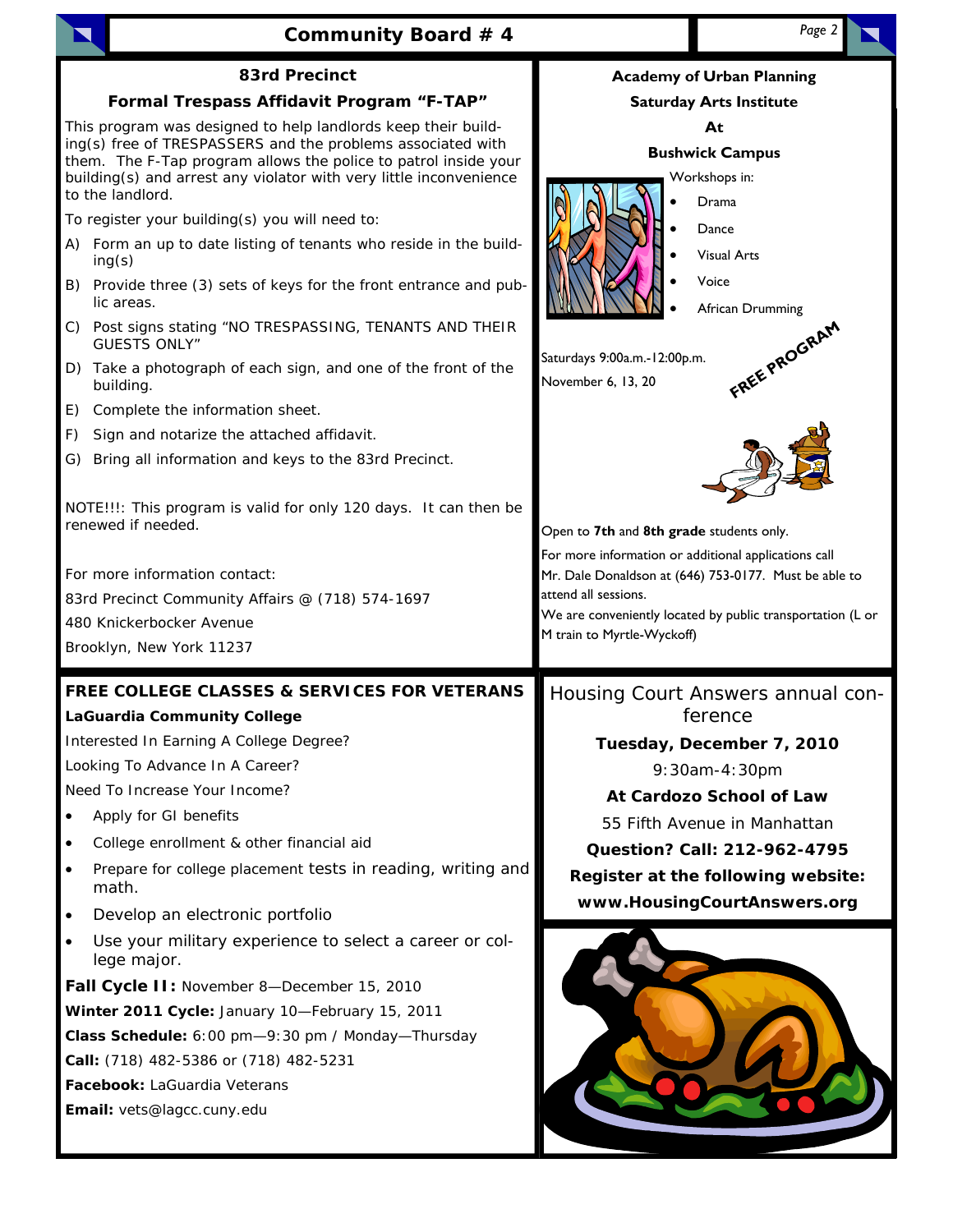## **New Yorkers divert leaves from the trash bin to the compost bin**

NYCLeaves: Project LeafDrop, a lively coalition of community garden, open space and greening groups, and other community partners are dedicated to reducing usable organic materials in the City's wastestream. They are working together to direct fallen leaves from the trash bin to the compost bin. Last year, residents throughout the City brought over 8 tons of leaves to Project LeafDrop sites...leaves that would otherwise be part of the 20,000 tons of leaves that go into the City's already-overburdened landfills. Savvy community gardeners turned them into beautiful, rich compost and mulch for garden beds and hungry street trees. As more sites are joining the project, they expect to do even better, this year. Project LeafDrop 2010 sites welcome neighborhood residents to bring their bagged leaves (in clear plastic or paper bags without twigs or trash!) to participating sites on specific dates in November. Information will be available at many sites about how to make compost in your own garden or apartment and about efforts to encourage the City to reinstate its municipal leaf recycling/give-back program. To register a garden or other open space as a Project LeafDrop 2010 site, to find participating sites and dates near you, to volunteer to help or for more information about the project, check out the group's website: **www.nycleaves.org** or email them at **compost@nycleaves.org.**

**The two (2) Project LeafDrop 2010 sites in Bushwick are as followed:** 

- 1. **P.s. 123-Iriving Avenue between Suydam Street & Willoughby Avenue.** Across the street from **Maria Hernandez Park.** Dates/times **TBA.**
- 2. **The Secret Garden-Broadway @ Linden Street.** Dates/times **TBA.**

## **Important Information About Lead in Your Drinking Water**

The New York City Department of Environmental Protection found elevated levels of lead in drinking water in some homes/buildings. Lead can cause serious health problems, especially for pregnant women and young children. Please read this information closely to see what you can do to reduce lead in your drinking water. This notice contains important information about lead in drinking water. Lead is not found at elevated levels in New York City's reservoirs or distribution system, bet elevated levels of lead were detected in tap water samples at some homes with lead service line (homes built before 1961 may have lead service lines), or internal fixtures and plumbing that contain lead, or that have internal plumbing joined by lead solder (plumbing installed before 1987 may contain lead solder).

### **How Can I Reduce My Potential Exposure to Lead in Water?**

**Run Your Tap Until It's Cold-**Before using water for drinking, cooking or making baby formula, run the cold water tap for at least 15-30 seconds or until it's cold to the touch.

**Use Cold Tap Water For Drinking, Cooking And Making Baby Formula**-Never use hot tap water for drinking, cooking or making baby formula and baby cereal, Lead can dissolve more easily in hot tap water.

**Do Not Boil Water To Remove Lead**-Boiling water will not remove lead and can actually concentrate it. Running the tap is the best way to flush lead from water in pipes.

**Clean Your Faucet Screens**-Sometimes lead and sediment can build up on the individual screens at your faucets. To clean them, periodically take off the faucet strainers from all taps and run the water for 3 to 5 minutes.

**For More Information,** call 311, or visit DEP's web site at **www.nyc.gov/dep.** For more information on reducing lead exposure around your home/building and the health effects of lead, visit EPA's web site at **http://www.epa.gov/lead** or contact your health care provider.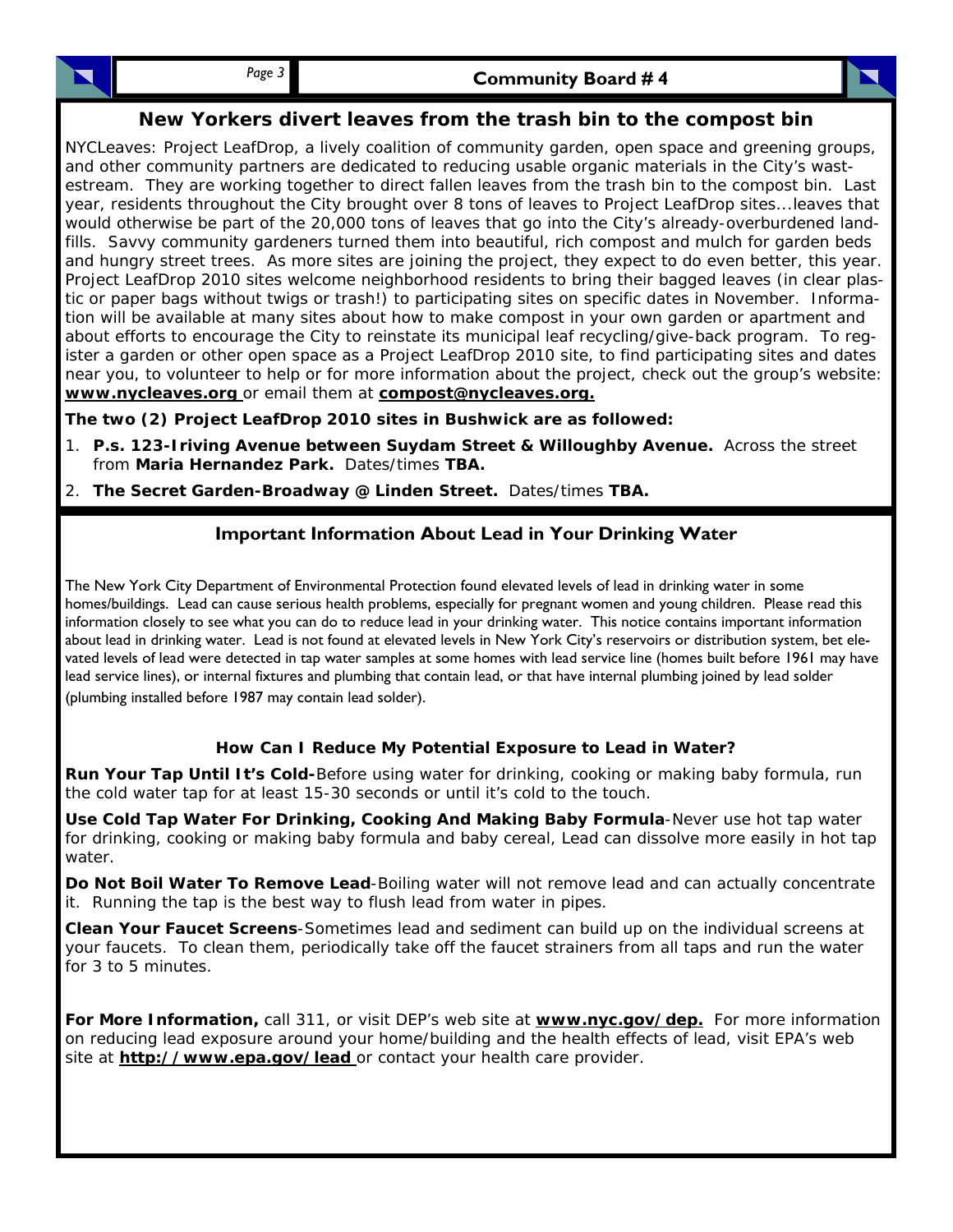Community Board # 4

Page 4

# **NEWLY CONSTRUCTED APARTMENTS FOR RENT**

Jefferson SPI and Melrose SPI Apartments are pleased to announce that applications are now being accepted for 12 affordable housing rental apartments now under construction at 239 and 348 Melrose Street and 295 to 297 Jefferson in the Bushwick section of Brooklyn. These buildings are being constructed through the Third Party Transfer (TPT) Program of the New York City Department of Housing Preservation and Development (HPD) and the Small Projects Initiative (SPI) Program through the NYS Housing Trust Fund Corporation. The size, rent and targeted income distribution of the apartments are as follows:

| Apartments<br>Available | Apartment<br>Size | Household<br>Size | Monthly Rent* | Total Annual** Income<br>Range (Minimum-<br>Maximum)        |
|-------------------------|-------------------|-------------------|---------------|-------------------------------------------------------------|
|                         | 2 Bedroom         | 2<br>з<br>4       | \$723         | \$28,920-\$30,700<br>\$28,920-\$34,550<br>\$28,920-\$38,400 |
|                         | 3 Bedroom         | 4<br>5            | \$848         | \$33,920-\$38,400<br>\$33,920-\$41.450                      |
| 2                       | 3 Bedroom         | 4<br>5<br>6       | \$975         | \$39,000-\$46,080<br>\$39,000-\$49,740<br>\$39,000-\$53,460 |
|                         | 2 Bedroom***      | 2<br>з<br>4       | \$1297****    | \$36.840<br>\$41,460<br>\$46,080                            |
| 7                       | 3 Bedroom***      | 4<br>5<br>6       | \$1596****    | \$46,080<br>\$49,740<br>\$53,460                            |

\* Includes gas for heat and cooking.

\*\* Income guidelines subject to change.

\*\*\* These units are Project Based Section 8 and applicants must be Section 8 eligible.

\*\*\*\* Tenants only pay 30% of their income and Section 8 pays the remainder of the listed rent.

Qualified applicants will be required to meet income and family size guidelines and additional selection criteria to qualify. Applications may be requested by mail from: Jefferson/Melrose SPI HDFC, 217 Wyckoff Avenue, Brooklyn, NY 11237. Please include a self-addressed envelope with your request. Completed applications must be returned by regular mail only (no priority, certified, registered, express or overnight mail will be accepted) to a post office box number that will be listed with the application, and must be postmarked by November 30, 2010. Applications<br>postmarked after November 30, 2010 will be set aside for possible future consideration. Applications will be selected by lottery; applicants who submit more than one application will be disqualified. Duplicated applications will not be accepted. Preference will be given to New York City residents. Current and eligible residents of Brooklyn Community Board #4 will receive preference for 50% of the units. Eligible households that include persons with mobility impairments will receive preference for 5% of the units; eligible households that include persons with visual and/or hearing impairments will receive preference for 2% of the units; and eligible City of New York Municipal Employees will receive a 5% preference.

### No Brokers Fee. No Application Fee.

### DAVID A. PATERSON, Governor





Department of Housing Preservation and Development RAFAEL E. CESTERO, Commissioner



**New York State Housing Trust Fund Corporation** BRIAN E. LAWLOR, Chairperson www.nyc.gov/hpd